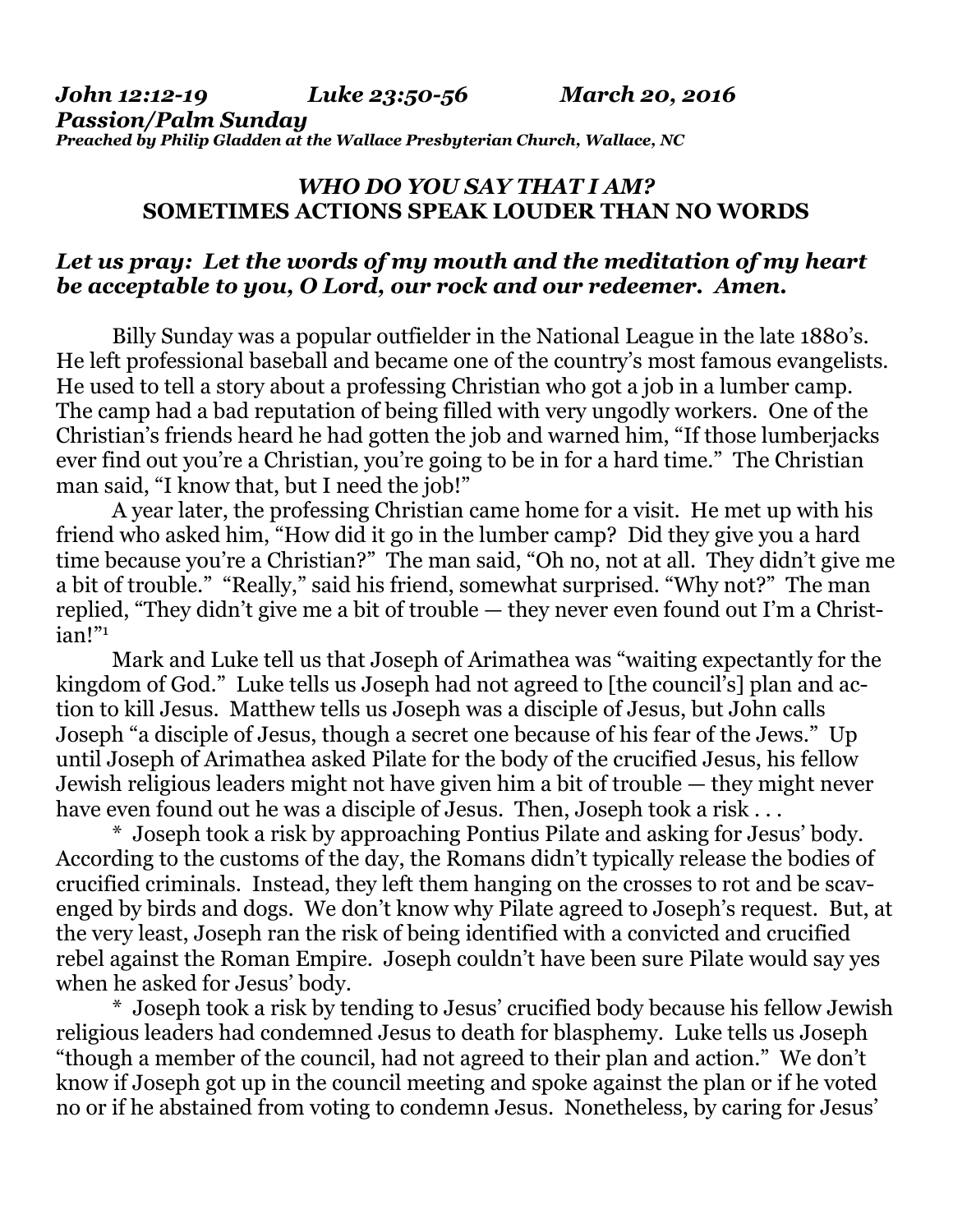crucified body — a convicted and crucified blasphemer, cursed by God according to the Jewish law — Joseph risked his reputation and his authority among his own people.

 \* Joseph took a risk by handling a dead body just a few short hours before the Sabbath and the beginning of the Passover Festival. According to the Jewish law (Numbers 19:11-13), "Those who touch the dead body of any human being shall be unclean seven days." Luke tells us Joseph "took [the body] down, wrapped it in a linen cloth, and laid it in a rock-hewn tomb where no one had ever been laid." There was no way Joseph could have handled Jesus' tortured, bloody, dead body without becoming physically AND ritually unclean. So, Joseph forfeited his chance to participate in the great celebration of the Passover. For Joseph, his humanity took priority over his religion.

 So, why did Joseph take all of these risks? Luke tells us Joseph was "a good and righteous man" who "was waiting expectantly for the kingdom of God." Joseph reminds us of two other characters in Luke's gospel who appear on the scene at a crucial time in Jesus' life. On the first Sunday of this year, we heard the stories of Simeon and Anna who met the baby Jesus and his parents in the temple in Jerusalem. Simeon is described as "righteous and devout, looking forward to the consolation of Israel, and the Holy Spirit rested on him. It had been revealed to him by the Holy Spirit that he would not see death before he had seen the Lord's Messiah." (Luke 2:25-26) Anna is described as a prophet who "never left the temple but worshiped there with fasting and prayer night and day." When she saw the baby Jesus, "she began to praise God and to speak about the child to all who were looking for the restoration of Jerusalem." (Luke 2:36-38)

We might be prone to criticize Joseph of Arimathea for being a "secret disciple" and think that taking care of Jesus' dead body was too little, too late. Why didn't he use his influence as a rich member of the Jewish council to keep Jesus from being crucified? Luke doesn't give us enough information to make a judgment about that, one way or another.

 Joseph of Arimathea appears only in this place in the entire gospel story. Luke's story about Joseph is the longest of the four gospels, but it is still only seven verses. Joseph never speaks in the story. Obviously he must have said something when he went to Pilate and asked for the body of Jesus. But we never hear any words from Joseph's mouth. We never hear *his* reasons for taking the body down off the cross, wrapping it in an linen cloth, and laying it in his own new, rock-hewn tomb.

 Our handbell choir has been practicing the song called "And He Never Said a Word." It is Hymn #219 in our *Glory to God* hymnbook: "They crucified my Lord, and he never said a mumbalin' word . . . Not a word, not a word, not a word." The last verse is, "He bowed his head and died, and he never said a mumbalin' word . . . Not a word, not a word, not a word." What if we added another verse? "Joseph buried that body himself, and Joseph never said a mumbalin' word . . . Not a word, not a word, not a word." Joseph never says a mumbalin' word in today's story, but his actions speak louder than no words at all. Where are the rest of Jesus' disciples — including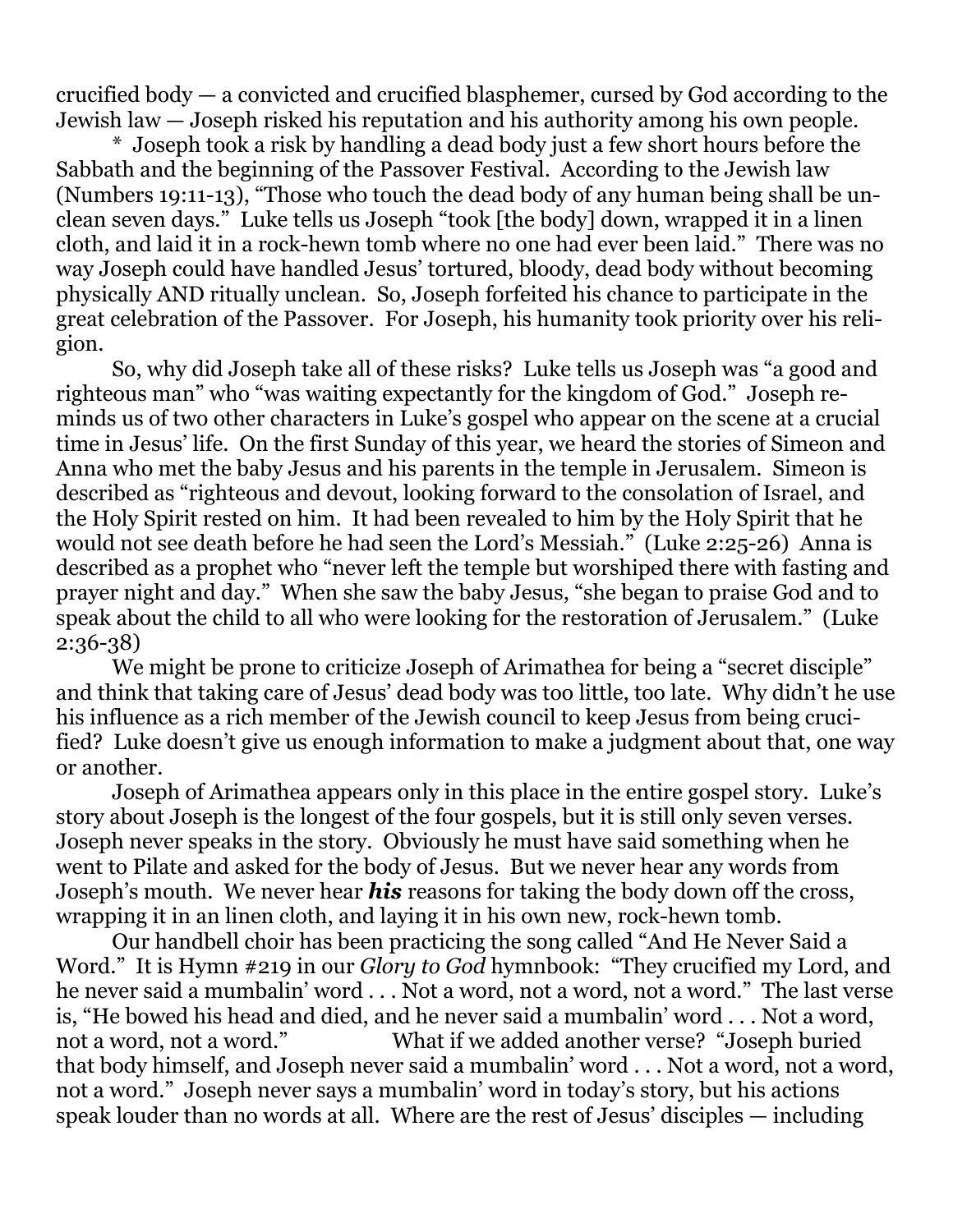the ones who swore they would stand with him to the end, even if it meant dying with him — when Joseph takes the body down, wraps it in a line cloth, and lays it in a tomb? They've scattered. They've run for their lives. In their case, their actions spoke louder than their words of just a few hours or a few days earlier.

 That's all we know about Joseph of Arimathea, at least from Matthew, Mark, Luke, and John. We're left to draw our own conclusions about what Joseph thought of Jesus. How would Joseph have answered Jesus if Jesus had asked him, "Joseph, who do you say that I am?" We have no record of any such conversation. But we do have this story about the rich, good, righteous, secret disciple of Jesus taking a risk and taking care of his crucified body. Maybe Joseph's actions speak volumes about him . . .

 However, there's more to Joseph's story . . . at least according to legends that quickly grew up around Joseph. The great English poet, William Blake, wrote the poem "Jerusalem," which asks:

> *And did those feet in ancient time Walk upon England's mountains green? And was the holy Lamb of God On England's pleasant pastures seen?*

*And did the Countenance Divine Shine forth upon our clouded hills? And was Jerusalem builded here Among these dark Satanic Mills?*

*Bring me my bow of burning gold! Bring me my arrows of desire! Bring me my spear! O clouds, unfold! Bring me my chariot of fire!*

*I will not cease from mental flight, Nor shall my sword sleep in my hand, Till we have built Jerusalem In England's green and pleasant land.*

Almost one hundred eighty years later, the Irish rock singer and balladeer, Van Morrison, would sing in his song, "Summertime in England," "Won't you meet me down by Avalon, In the summertime in England, in the Church of St. John . . . Did you ever hear about Jesus walkin' — Jesus walkin' down by Avalon?"

 William Blake and Van Morrison were inspired by the legend of Joseph of Arimathea being one of England's greatest evangelists. The gospel of Matthew tells us Joseph was a rich man. Legend tells us he made his fortune in the metals trade. In the course of doing business, Joseph is said to have traveled to the mining areas of the Ro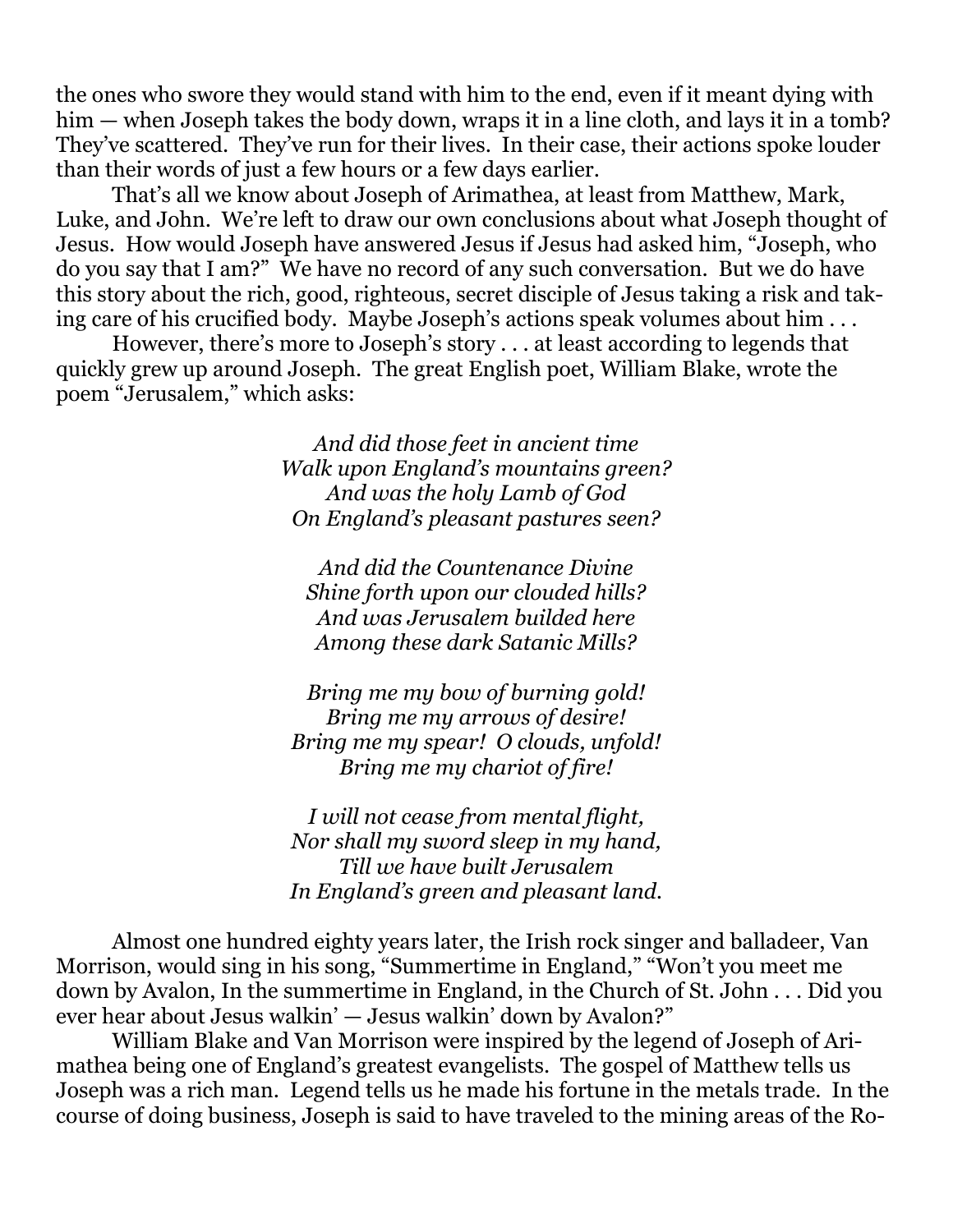man Empire's Island of Britain. Identified as the uncle of Mary and the great-uncle of Jesus, Joseph supposedly took a teen-aged Jesus along on one or more of his metalsbuying trips. Thus, Blake's and Morrison's questions, "*Did those feet in ancient time Walk upon England's mountains green?*" and *"Did you ever hear about Jesus walkin' — Jesus walkin' down by Avalon?*"

There is a picture of Joseph of Arimathea in the margin of today's bulletin, from the stained glass window at the Church of St. John the Baptist in Glastonbury (Avalon). You will notice Joseph is holding two chalices. Legend has it Joseph took with him to England two cups, one containing the blood and, the other, the sweat of Jesus Christ. These are known as "The Holy Grail," for which Arthur's Knights of the Round Table hunted so eagerly.

 The legend of Joseph goes on an on . . . how he carried a staff made of wood from Christ's thorn of crowns; how he stuck the staff in a hill overlooking Glastonbury and a thorn bush immediately sprang up; how he converted local kings to Christianity and once converted 18,000 people in a single day; how six kings served as his pallbearers when he died at the age of eighty-six.<sup>2</sup>

 Of course, what we know about Joseph comes from the short stories in Matthew, Mark, Luke, and John. There we find out Joseph was rich, good, righteous, from Arimathea, expected the kingdom of God, asked Pilate for Jesus' body, wrapped the body in a linen cloth, and laid it in his own new, rock-hewn tomb. Whether the legends about Joseph have any historical validity, I can't say one way or the other. But the legends grew and grew because of what Joseph *did* for Jesus at a crucial point in Jesus' life and death.

*If* the legends about Joseph of Arimathea are true, if he did become a great evangelist in Britain, if he did preach the gospel so that thousands of people came to faith in Jesus Christ, at some point before all of that happened, he must have said the words, "I believe you are the Christ, the Son of the living God, the Messiah." Since we don't have any record of Joseph's public profession of faith — his answer to Jesus' question, "Who do you say that I am?" — we can look at what he *did* for Jesus, at great cost and at great risk.

 And we can ask ourselves, "What do *we* do for Jesus that lets people know who we think Jesus is?"

*Let us pray: God most high, gracious and glorious, blessed is the one who comes in your name. Lead us now on the road to the cross. May we follow with faithfulness and joy, with our service and love, until the very stones cry out at the coming of your new creation; through Jesus Christ our Lord. Amen.*